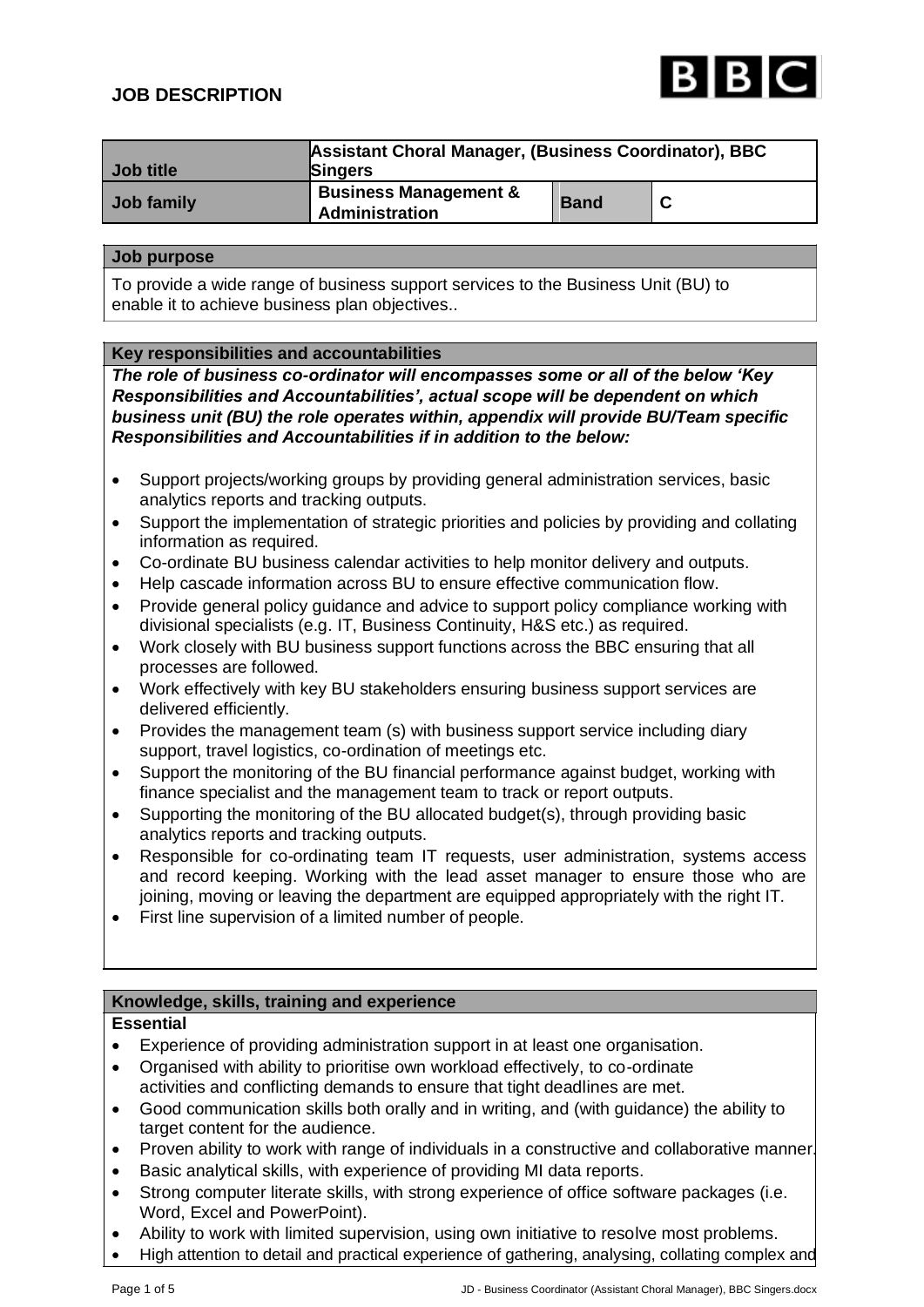confidential information

# **Desirable**

- Media sector experience.
- Relevant business management and/or project management qualification

| Job impact                                                        |         |  |
|-------------------------------------------------------------------|---------|--|
| <b>Decision making</b>                                            |         |  |
| Manages own time to achieve specified short term targets.         |         |  |
| Operates within a $9 - 12$ month planning timescale.<br>$\bullet$ |         |  |
| Managerial guidance and support will be available.<br>$\bullet$   |         |  |
|                                                                   |         |  |
| <b>Scope</b>                                                      |         |  |
| Financial. n/a                                                    |         |  |
| Employees n/a<br>٠                                                |         |  |
| Other. Role/team dependent<br>$\bullet$                           |         |  |
|                                                                   |         |  |
| <b>Other information</b>                                          |         |  |
| For Reward team use only                                          |         |  |
| <b>Job Code</b>                                                   |         |  |
| Definition:                                                       | Support |  |

*This job description is a written statement of the essential characteristics of the job, with its principal accountabilities, incorporating a note of the skills, knowledge and experience required for a satisfactory level of performance. This is not intended to be a complete, detailed account of all aspects of the duties involved.*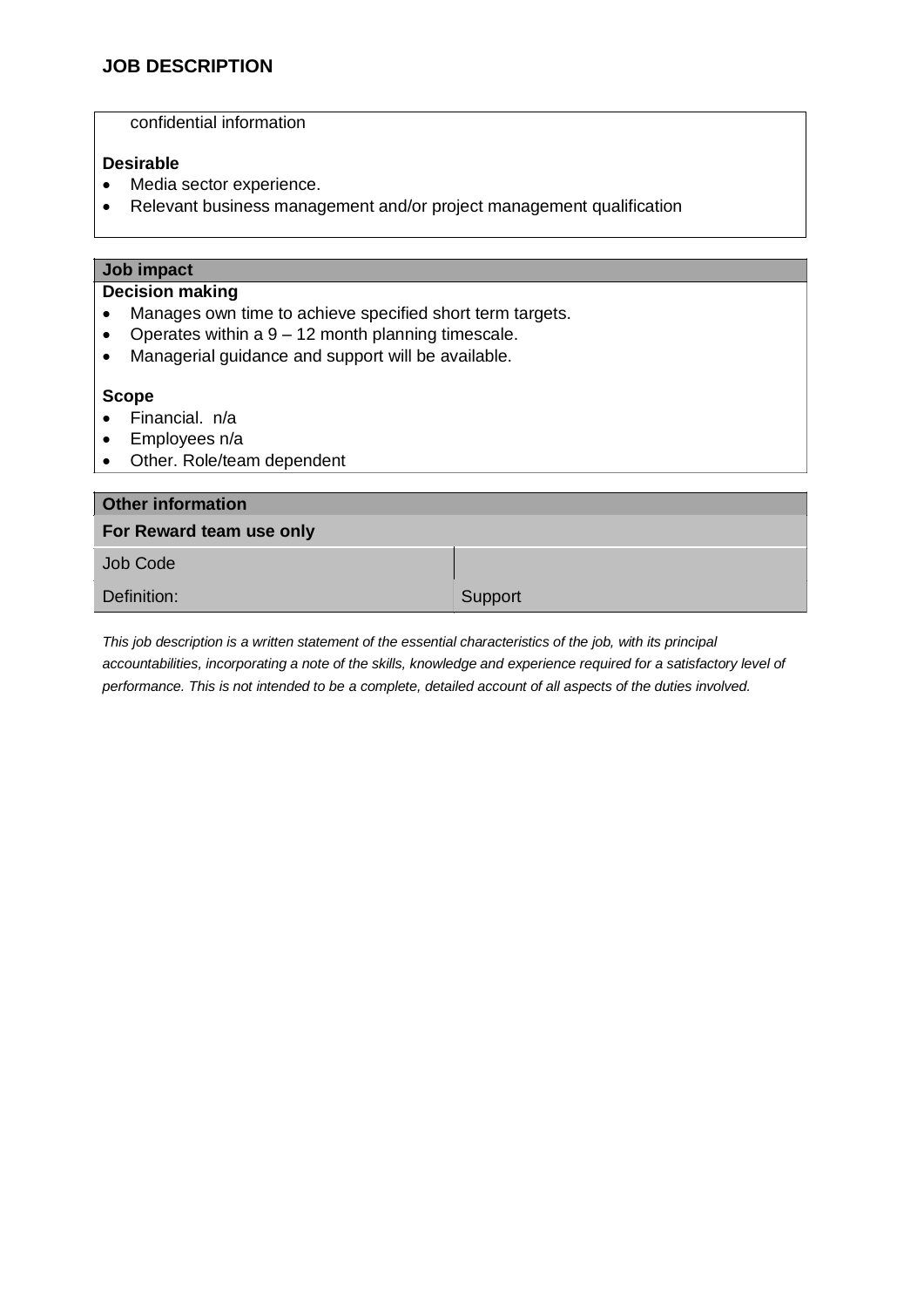

# **JOB DESCRIPTION**

# **Appendix**

There may be sub-sets of the generic job described above which require additional technical skills. This appendix to the generic job description can be developed to cover such situations.

| <b>Division</b>           | <b>Radio &amp; Music</b>                      |
|---------------------------|-----------------------------------------------|
| <b>Reports to (title)</b> | Choral Manager (Business Advisor, BBC Singers |
| <b>Location base</b>      | Maida Vale                                    |

# **Organisation structure**

**As a vital resource in the BBC's music output, the BBC Singers hold a unique position in British musical life. Performing everything from Byrd to Birtwistle, Tallis to Takemitsu, their versatility is second to none.**

**The choir's unrivalled expertise in performing the latest contemporary scores has brought about creative relationships with some of the most important composers and conductors of the 20th and 21st centuries – including Poulenc, Britten, Boulez and Birtwistle. In addition, the BBC Singers frequently collaborate with artists of all musical genres and art forms which have included/will include projects with Laura Mvula, Carleen Anderson, Katie Melua, Clare Teal, Alan Bennett, Simon Callow, Sam West, Jess Gillam, East London Dance, Akademi, Kabantu and the Nu Civilisation Orchestra.**

**Based at the BBC's Maida Vale Studios, the BBC Singers perform all over the UK and abroad, working regularly with the BBC's own orchestras, as well as a number of period-instrument and contemporary music ensembles. Equally at home on the concert platform as in the recording studio, this world-class ensemble is committed to sharing its enthusiasm and creative expertise through its nationwide outreach programme. This includes regular collaborations with schoolchildren, youth choirs and the amateur choral community, as well as with the professional composers, singers and conductors of tomorrow.**

**Please click on the following to see some of our recent performances in 2020**

**Laura [Mvula's](https://www.bbc.co.uk/programmes/p08c0nxk) 'Sing To The Moon' First Night of the [Proms](https://www.youtube.com/watch?v=NEn--1JW-p0) 2020 'Curse Upon Iron' with East [London](https://www.bbc.co.uk/programmes/p08xlm87) Dance**

**For more information visit** *<http://bbc.co.uk/singers>*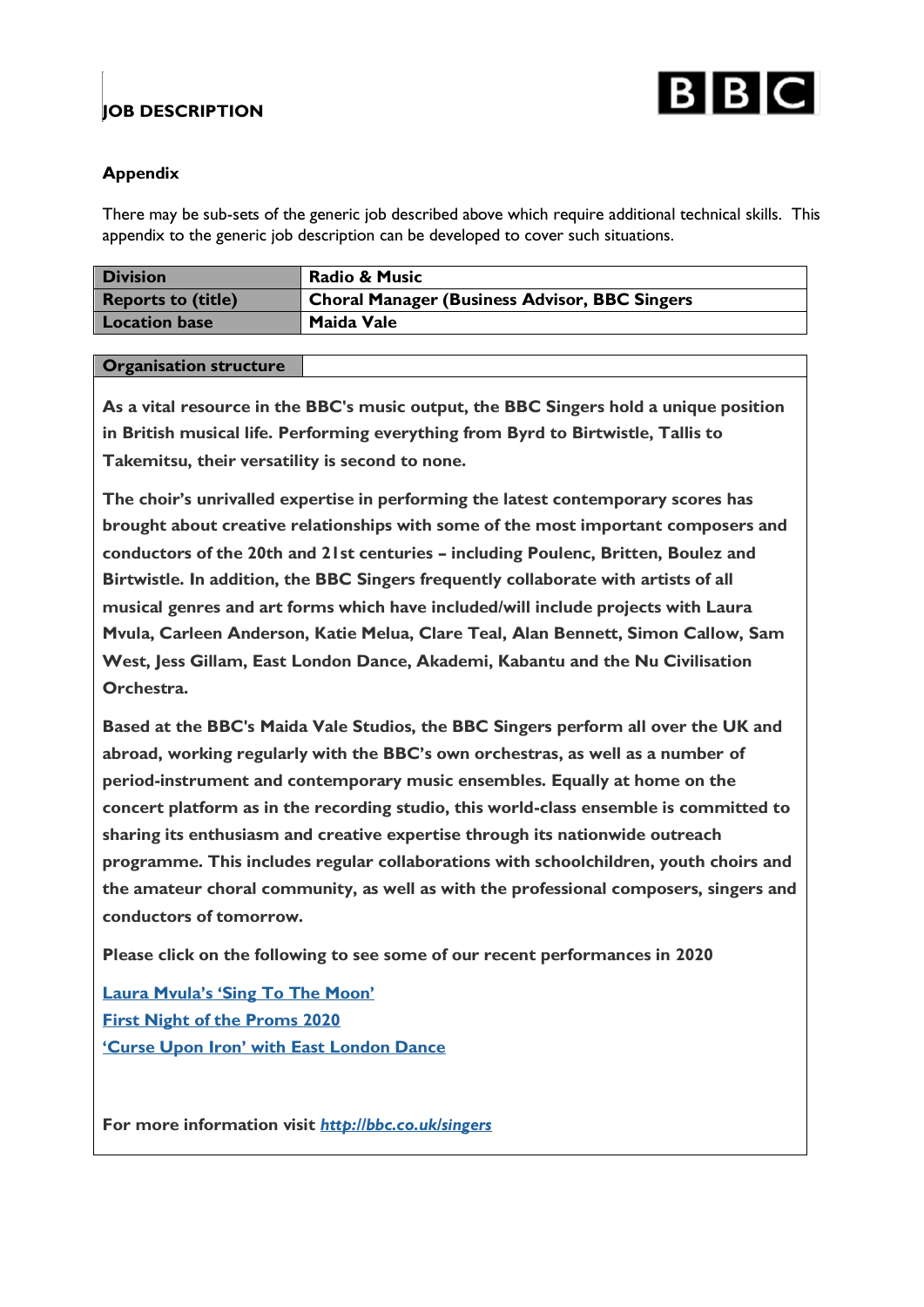#### **Additional job specific responsibilities and accountabilities**

This role sits at the heart of the BBC Singers' operation and is a very outward facing role, suited to someone with exceptional people management skills. With overall responsibility for engaging freelance singers, advising on the correct type of voice for the work being performed, and suggesting solos from amongst the staff singers, the role requires a significant understanding of vocal production and has a significant impact on the artistic output of the group. We have a small management team who work closely together and will be looking to welcome a self-motivated, hardworking and collaborative team player to join us.

The principal responsibilities of this post in conjunction with the job sharer are:

- to assist the Choral Manager in delivery of all BBC Singers' output
- to arrange and attend all staff and ad-hoc auditions and to ensure the timely booking and contracting of all ad-hoc (extra) singers, rehearsal pianists and language coaches for the BBC Singers' work.
- to represent the BBC Singers on occasions when the Choral Manager is not available and to act as an ambassador for the BBC Singers at all times and be a role model for BBC Values at all times.

Other duties as required include:

- to liaise with the conductor, Producer and Choral Manager on the allocation of solos, as required, and agreeing and processing the appropriate payments.
- to set-up and attend rehearsals, as required, and share concert management duties with the Production Co-ordinator.
- to keep BBC Singers diary up to date and produce quarterly schedules for the Choral Manager to approve.
- to field all enquiries from and internal and external parties, and especially the BBC's other performing groups with which the BBC Singers collaborate often.
- to be proactive and to be prepared to go the extra mile in all duties in order to ensure the successful output of the BBC Singers.

# **KNOWLEDGE, SKILLS AND EXPERIENCE**

#### **ESSENTIAL**

- An excellent knowledge and understanding of the different voice types, both individually and collectively, and how they work best in each choral genre
- Good aural judgement of voices
- An excellent knowledge of the choral repertoire
- Outstanding interpersonal skills and the ability to establish and develop harmonious working relationships with a diverse range of people.
- You must be a real team player and prepared to go the extra mile to help others
- Excellent administration skills including IT (Excel, Word, Outlook) and keyboard skills